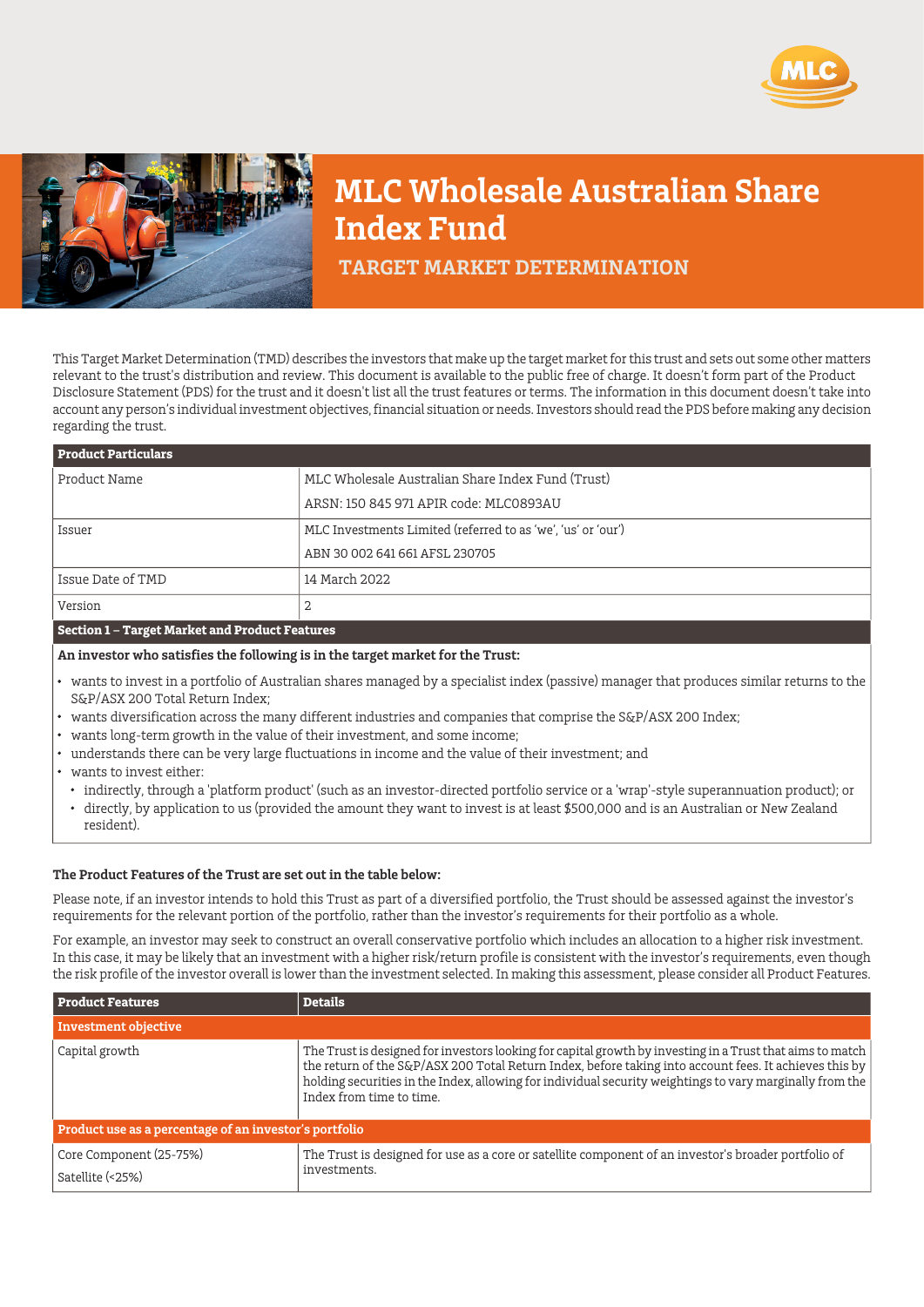Target Market Determination



| Investment timeframe                                    |                                                                                                                                                                                                                                                   |  |  |
|---------------------------------------------------------|---------------------------------------------------------------------------------------------------------------------------------------------------------------------------------------------------------------------------------------------------|--|--|
| Long term                                               | The Trust is designed for investors who are looking to make a long-term investment, with at least 7 year<br>timeframe.                                                                                                                            |  |  |
| <b>Risk and Return</b>                                  |                                                                                                                                                                                                                                                   |  |  |
| Very high risk & return                                 | The Trust is designed for investors seeking the potential for higher returns and are willing to accept<br>very high risk (estimated as 6 or more negative annual returns in any 20 year period).                                                  |  |  |
| <b>Redemption frequency</b>                             |                                                                                                                                                                                                                                                   |  |  |
| Daily                                                   | In normal circumstances, the Trust processes withdrawals each business day. For further information<br>refer to the PDS.                                                                                                                          |  |  |
| <b>Section 2 - Distribution Channels and Conditions</b> |                                                                                                                                                                                                                                                   |  |  |
| <b>Distribution Channels</b>                            | <b>Distribution Conditions</b>                                                                                                                                                                                                                    |  |  |
| Direct (non-intermediated) wholesale<br>investor        | By application to us, provided the amount to be invested (and maintained) is at least \$500,000.                                                                                                                                                  |  |  |
| Platform                                                | Through a 'platform product' (such as an investor-directed portfolio service or a 'wrap'-style<br>superannuation product).                                                                                                                        |  |  |
| Advised                                                 | This Trust may be distributed to investors by a Licensee or their Authorised Representative (as defined<br>by law) (known as a financial adviser) who provides personal financial product advice.                                                 |  |  |
| <b>Section 3 - Review Triggers and Review Periods:</b>  |                                                                                                                                                                                                                                                   |  |  |
| <b>Review triggers</b>                                  |                                                                                                                                                                                                                                                   |  |  |
| Significant product change                              | We make a significant change to the Trust.                                                                                                                                                                                                        |  |  |
| Trust performance                                       | The Trust has significantly and persistently not achieved its investment objective.                                                                                                                                                               |  |  |
| Significant breach                                      | We commit a significant breach of financial services law where the breach relates to the design or<br>distribution of the Trust.                                                                                                                  |  |  |
| Significant dealings outside of TMD                     | We identify significant dealings outside of the TMD.                                                                                                                                                                                              |  |  |
| Complaints from investors and distributors              | We receive a significant and unexpected number of complaints, in respect of one or more calendar<br>quarters, in relation to the Trust's design (including its features, terms or conditions) or the manner in<br>which the Trust is distributed. |  |  |
| Notification from ASIC                                  | We receive a notification from ASIC raising serious concerns regarding the design or distribution<br>of the Trust.                                                                                                                                |  |  |
| <b>Mandatory review periods</b>                         |                                                                                                                                                                                                                                                   |  |  |
| <b>Review frequency</b>                                 |                                                                                                                                                                                                                                                   |  |  |
| Initial review                                          | Within 9 months after the issue date.                                                                                                                                                                                                             |  |  |
| Subsequent review                                       | After initial review, within every 2 years and 3 months.                                                                                                                                                                                          |  |  |